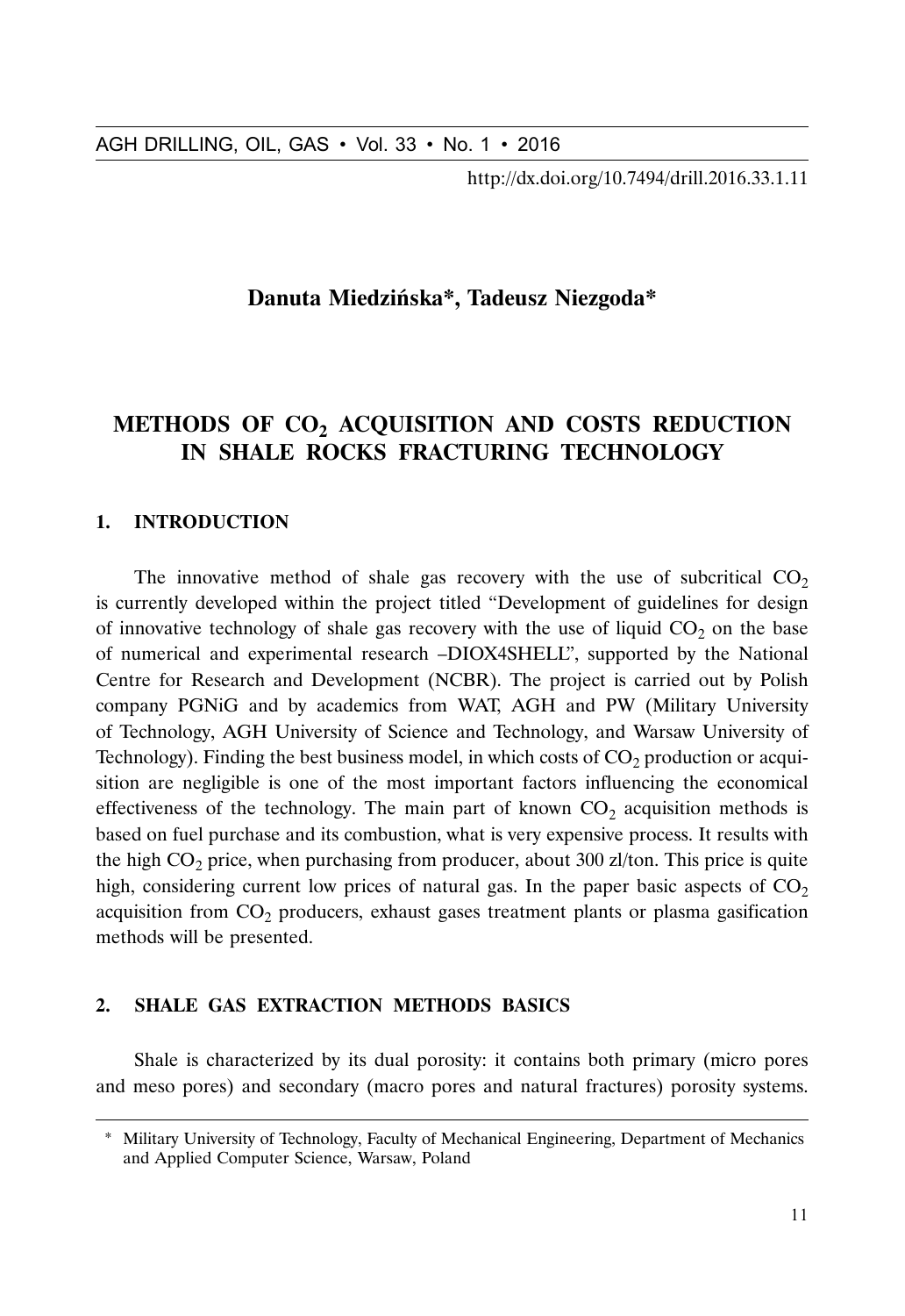the secondary porosity system provides the conduit for mass transfer to the wellbore. Primary porosity gas storage is dominated by adsorption. Primary porosity is relatively impermeable due to its small pore size. Mass transfer for each gas molecular species is dominated by diffusion that is driven by the concentration gradient. Flow through the secondary porosity system is dominated by Darcy flow that relates flow rate to permeability and pressure gradient [1].

When the pressure of natural fracture system in shale drops below the critical desorption pressure, methane starts to desorb from the primary porosity and is released into the secondary porosity system near the natural fractures is reduced. This reduction creates a concentration gradient that results in mass transfer by diffusion through the micro and meso porosity. Adsorbed gas continues to be released as the pressure is reduced [2].

On the base of research carried out in the coal – mining gases configurations through last twenty years it is commonly accepted that  $CO<sub>2</sub>$  is preferably adsorbed than methane in coal, and the amount of adsorbed  $CO<sub>2</sub>$  is greater than of adsorbed  $CH<sub>4</sub>$ , and the ratio of the coal adsorptiveness for those gases is 2:1. Although it depends on many different factors, such as coal viscosity, pressure, temperature, humidity.

On the base of those mechanisms analyses a new innovative method of gas shale fracturing and gas recovery coupled with carbon dioxide storage was developed in Department of Mechanics and Applied Computer Science of Military University of Technology.

The primary porosity system soutations the vest majority of the gas-in-place, while<br>The primary porosity system provides the conduit for mass transfer to the wellbox-<br>Frimary protosity as storage is dominated by adsorptio Fracturing has been widely used since the 1970s to increase production from formations with low permeability or wellbore damage. Unlike conventional hydraulic and acid fracturing techniques,  $CO<sub>2</sub>$ -sand fracturing stimulates the flow of hydrocarbons without the risk of formation damage and without producing wastes for disposal. A mixture of sand proppants and liquid  $CO<sub>2</sub>$  is pumped downhole, where it creates and enlarges fractures. Then the  $CO_2$  vaporizes, leaving only the sand to hold the fracture open – no liquids, gels, or chemicals are used that could create waste or damage the reservoir. Any reservoir that is water-sensitive or susceptible to damage from invading fluids.

Carbon dioxide  $(CO<sub>2</sub>)$  is injected into the underground rock for a variety of purposes. It is often used for miscible flooding to enhance oil recovery in depleted petroleum reservoirs, and the use of  $CO<sub>2</sub>$  as a fracturing fluid for well stimulation has been considered because it eliminates formation damage and residual fracturing fluid [5]. Using  $CO<sub>2</sub>$  for fracturing and as a circulating fluid has also been proposed in hot dry rock geothermal energy extraction, because it reduces the circulating pumping power requirements and eliminates scaling in the surface piping due to the inability of  $CO<sub>2</sub>$  to dissolve mineral species [6].

For all of these purposes it is necessary to understand the behavior of  $CO<sub>2</sub>$  in rock. It is also important to know how injected  $CO<sub>2</sub>$  will infiltrate into the surrounding rock mass in  $CO<sub>2</sub>$  capture and storage projects [7].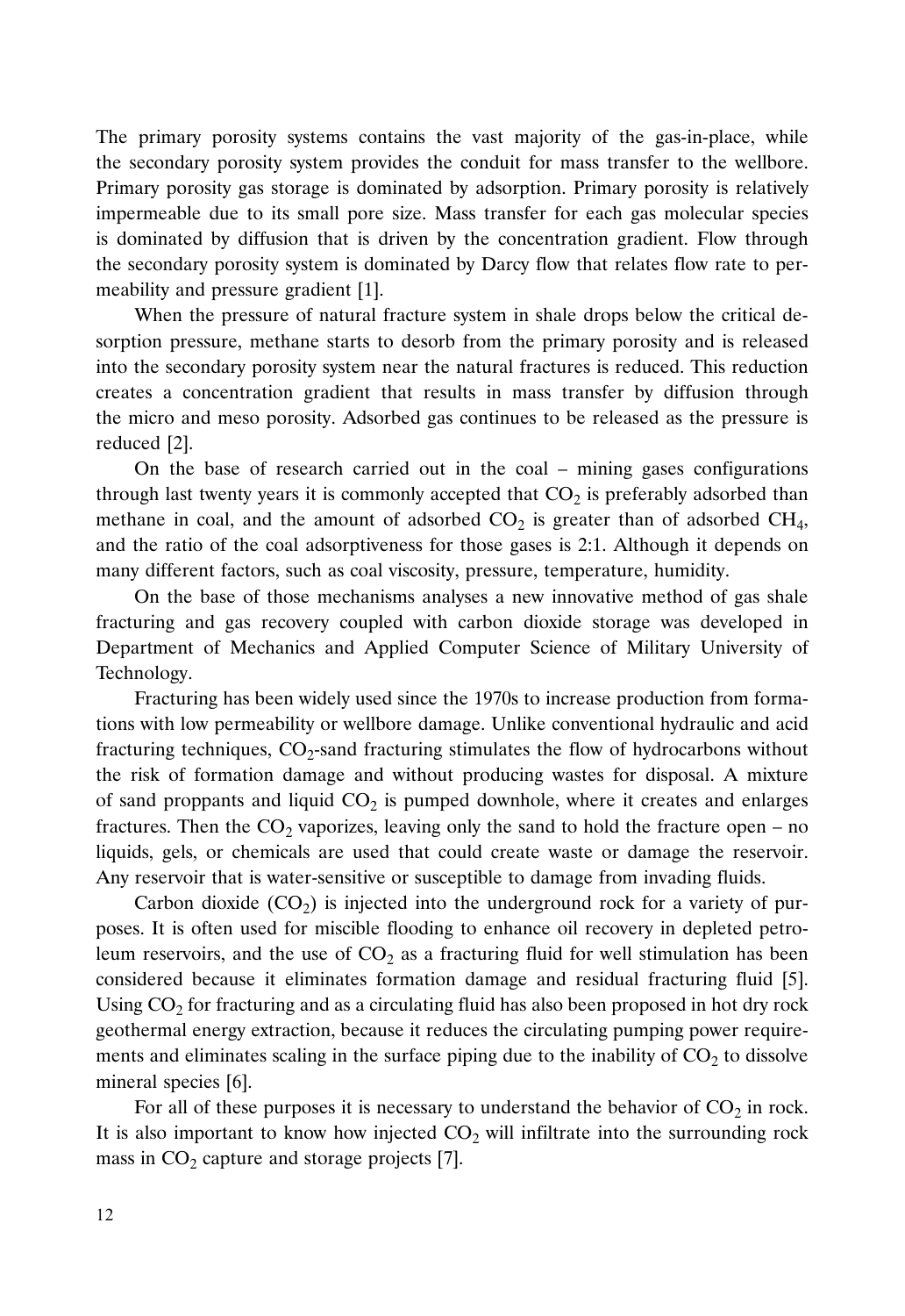In the projects mentioned above,  $CO<sub>2</sub>$  is usually injected into rocks at a depth of more than 1000 m. Temperature and pressure at that depth usually makes  $CO<sub>2</sub>$  a supercritical state, while the lower temperatures in special geological conditions create a liquid state. Viscosity of liquid  $CO<sub>2</sub>$  is one order lower than that of normal liquid water, while that of the supercritical state is much lower still. To clarify fracture behavior induced with injection of the low viscosity fluid, the scientists conducted hydraulic fracturing experiments using supercritical  $CO_2$  (SC-CO<sub>2</sub>) and liquid  $CO_2$  (L-CO<sub>2</sub>) using 17 cm cubic granite blocks. In the paper [8] the authors discussed the breakdown pressure and distribution of located acoustic emission (AE) sources of the experiments in comparison with those with water and viscous oil injections in the previous similar experiments [9]. They concluded that AE sources with the SC- and  $L$ -CO<sub>2</sub> injections tend to distribute in a larger area than those with water injection, and furthermore,  $SC\text{-}CO<sub>2</sub>$  tended to generate cracks extending more three dimensionally rather than along a flat plane than  $L$ -CO<sub>2</sub>. It was also found that the breakdown pressures for SC- and  $L$ -CO<sub>2</sub> injections are expected to be considerably lower than for water.

Thus, under the same condition of in situ rock stress and flow rate, the breakdown pressure with  $CO<sub>2</sub>$  injection is expected to be considerably lower than with usual water injection due to its lower viscosity.

Concerns about global warming generated interest in reducing the emissions of the main greenhouse gas – carbon dioxide  $(CO_2)$ . Large quantities of  $CO_2$  are produced during the combustion of fossil fuels. Methods intended to reduce  $CO<sub>2</sub>$  emission include its storage in geological formations, e.g., saline aquifers and (depleted) gas reservoirs. One of the options is  $CO<sub>2</sub>$  injection into underground coal in combination with the production of  $CH<sub>4</sub>$  originally present in coal seams. Another idea is to inject flue gas, i.e. a mixture of N<sub>2</sub> and CO<sub>2</sub> [10]. In these cases N<sub>2</sub> acts as a stripping agent. This technology is known as flue gas-Enhanced Coalbed Methane (flue gas-ECBM) recovery [11].

# **3. METHOD OF SHALE GAS RECOVERY** WITH THE USE OF CO<sub>2</sub> DESCRIPTION AND ADVANTAGES

The object of the invention (Polish patent acquired on  $22<sup>nd</sup>$  on September 2015) offered by WAT is the method of extraction of gaseous hydrocarbons coupled with  $CO<sub>2</sub>$ storage; gas is extracted from horizontal small-diameter wellbores in a single vertical wellbore. The definition of a "method for extraction of gaseous hydrocarbons (shale gas) from horizontal small-diameter wellbores produced in a single vertical wellbore, coupled with  $CO<sub>2</sub>$  storage" will be understood as the process of gas hydrocarbon (shale gas) recovery by means of injection of compressed and cooled-down liquid  $CO<sub>2</sub>$  into the said horizontal wellbores, with resultant penetration of  $CO<sub>2</sub>$  into the rock and its phase transition under the influence of temperature inside the reservoir, intensive rock fracturing, as well as adsorption of  $CO<sub>2</sub>$  and simultaneous desorption of gaseous hydrocarbon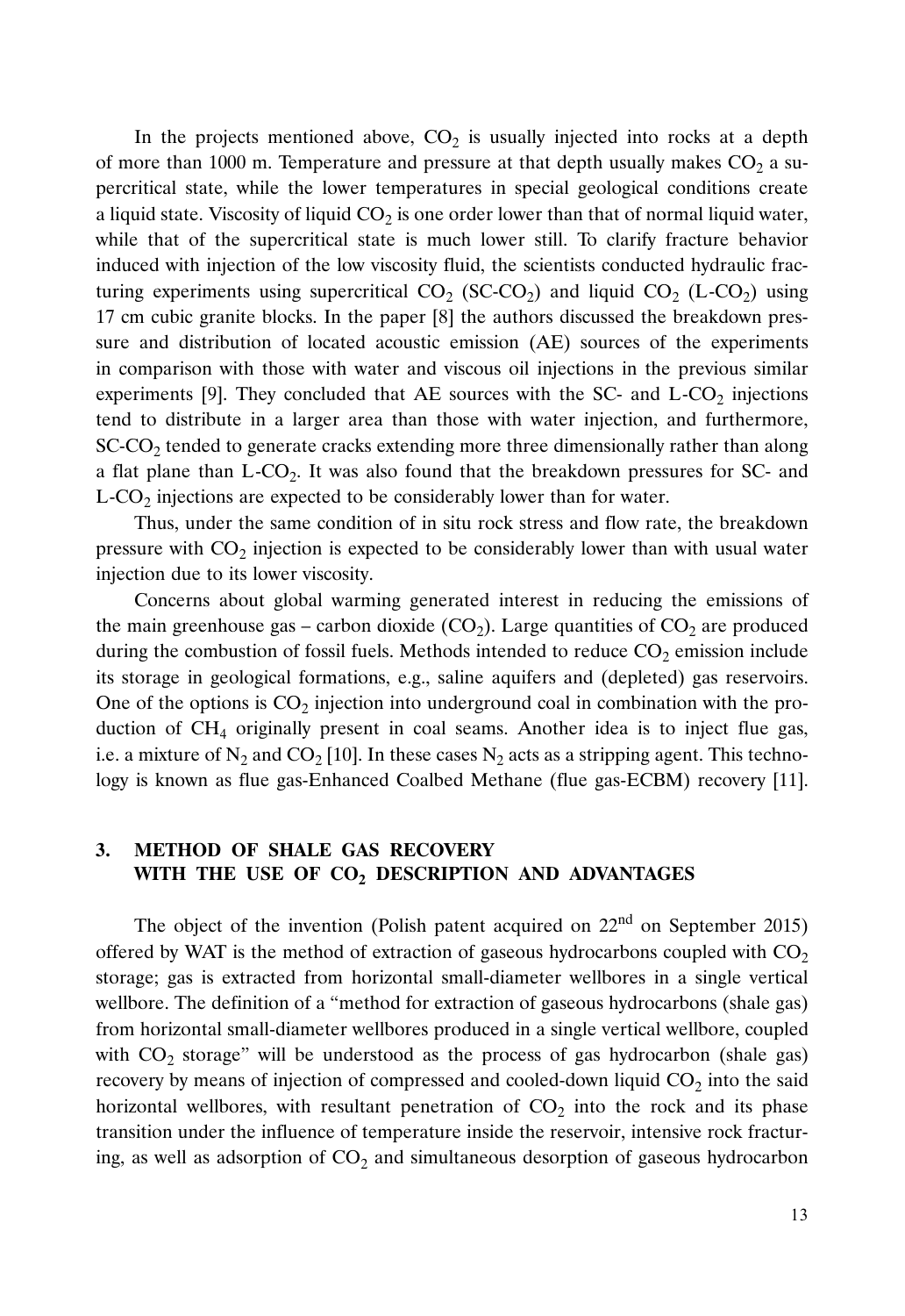(shale gas). The fracturing medium will take the energy required to produce the fracturing effect, directly from the rock mass. Hence, the fracturing process will partially proceed intrinsically, i.e. by means of natural forces, which will ensure cost reduction and natural environment protection.

In addition if  $CO<sub>2</sub>$  can be taken from the industry facilities (e.g. power plants) which emit it to the atmosphere and bear costs of limits (Kyoto protocol).

Development of a method for shale gas recovery has become feasible thanks to reduction in the costs of technologies of drilling horizontal wellbores and hydraulic fracturing.

The method of horizontal wellbore consists in pre-drilling of a wellbore vertical section followed by the change in the pathway from vertical to horizontal and further drilling into selected rock stratum once the preset depth is achieved [12].

Hydraulic fracturing consists in injection of a very high-pressure fluid into a selected section of the wellbore, the fluid containing the carrier (mainly water) and two types of additives: mechanical additives which fill up the slits (mainly proppant featuring applicable grain size and mechanical strength) and chemical additives (mainly in order to improve the viscosity). Pressurized liquid will produce slits in the rock structure whereas the sand will fill up and maintain the slits and produce new pathways of gas migration into the well. In average, 7.5 through 11.3 million of liters of fracturing liquid and 450 through 680 tons of proppant are injected into a single wellbore during the fracturing operation [12].

Underground extraction is another method of natural gas recovery from the reservoirs. Methane gas may be evacuated from underground mines, e.g. prior to and during coal mining [13].

Another method of natural gas recovery from the reservoirs goes together with open mining. Generally, methane is discharged into the atmosphere during the removal of rock strata cover; regrettably, no methods of emission control are used today in this case [13].

Rock permeability is the key element of evaluation of performance of methane recovery from coal beds. Usually, coal or gas-bearing shale rocks feature low permeability, mostly because of the fractures such as e.g. cleavage planes and junctions. There are two types of cleavage planes: back and front planes, located almost at the right angle to each other. In the main, front planes are continuous and ensure pathways featuring higher permeability whereas back planes are discrete and terminate in the front plane area [13].

Compared with the prior art, the option to use a single vertical wellbore only (the existing wellbores may be used, either) with horizontal wells for the purpose of the entire extraction process seems another beneficial feature of the new method. In relation to other methods, a large area of rock crushing inside the reservoir is produced and consequently, the economic productivity of a single wellbore will increase.

The method of shale gas displacement is very effective, the process of absorption and desorption occurring at the gas molecular level.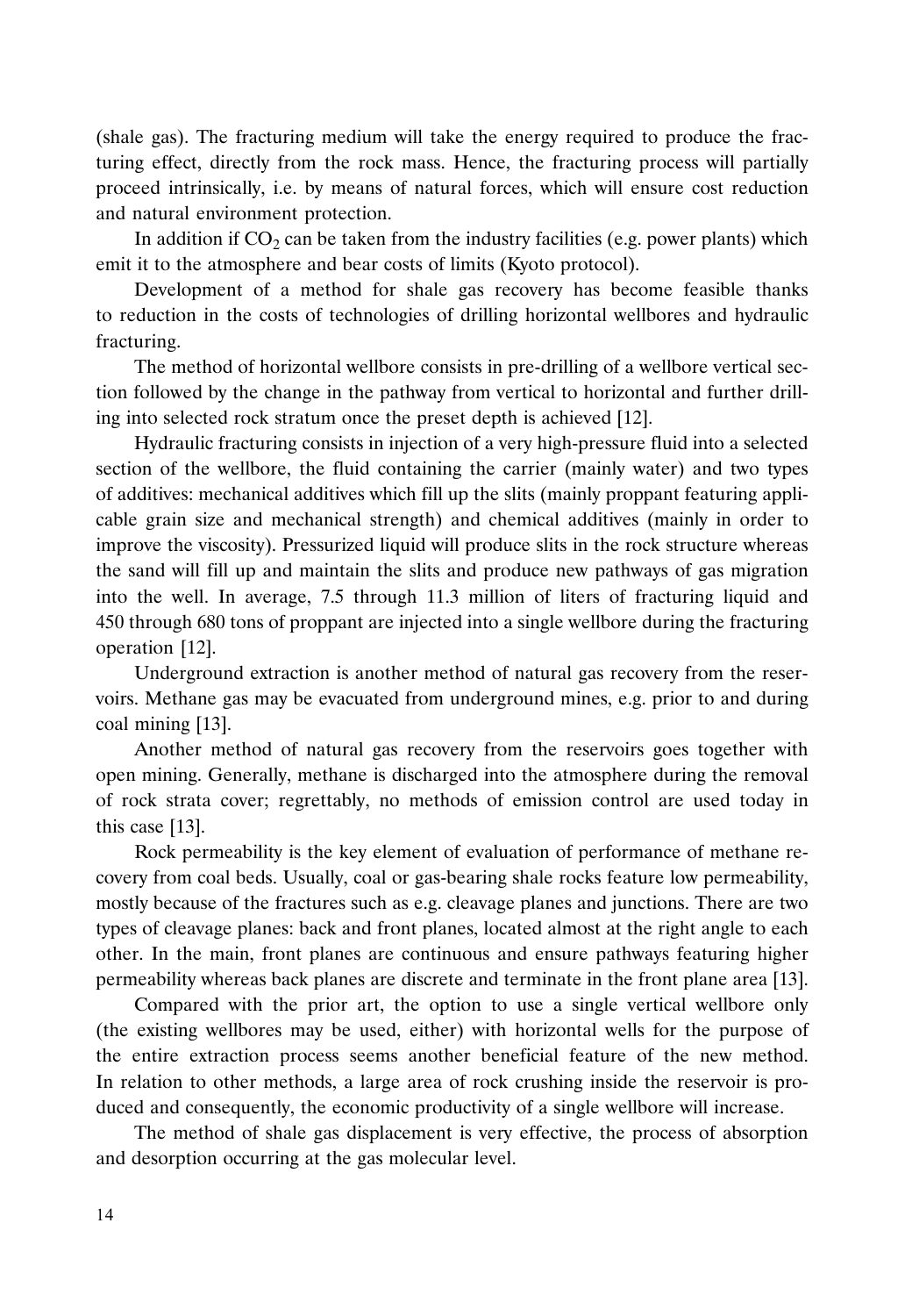In volumetric units, gas-bearing rocks may adsorb twice more  $CO<sub>2</sub>$  than methane. This feature may be used to obtain a "clean energy" (produced in a closed loop), e.g. methane burning close to the reservoir, in order to manufacture e.g. electric energy, with subsequent re-pumping  $CO<sub>2</sub>$  produced in this process into the shale rock stratum. Hence, we can state that the new domestic solution of shale gas recovery from horizontal wellbores by means of liquid  $CO<sub>2</sub>$  in a single wellbore is beneficial both in terms of economy and protection of natural environment.

The new technology will considerably reduce  $CO<sub>2</sub>$  storage costs and emissions into the atmosphere as well as ensure the maximum performance of extraction of the shale gas from its reservoirs.

Fracturing efficiency depends on many parameters, such as e.g. rock composition; accordingly, the characteristics of our reservoirs are different from American resources given that Polish shales are not uniform. In our country, projects must account for dissimilar geological conditions which may pose prospecting and working problems. The statement made by the President of ExxonMobil pointed out the need to carry out additional laboratory studies and analyses of the reservoirs in order to set up better fracturing operations [14, 15].

Consequently, works on development of a national technology of extracting shale gas or other gaseous hydrocarbons from domestic reservoirs as well as of environmentfriendly and cost-effective methods seem essential. More importantly, the technology should help extracting the gas from gas-bearing reservoirs in actual Polish geological conditions.

Summarizing, the technology will employ carbon dioxide as a fracturing fluid. This solution will allow avoiding the objections raised by the ecologists against the process of rock hydraulic fracturing. Additionally, storage of the greenhouse gas deep under the ground may reduce  $CO<sub>2</sub>$  emissions into the atmosphere and hence, help meeting the requirements set out by the European Union in connection with the phenomena connected with greenhouse effect.

#### **4. CO<sub>2</sub> ACQUISITION METHODS**

Carbon dioxide that can be used for shale rock fracturing and gas recovery may have natural or anthropologic origin. In summary,  $CO<sub>2</sub>$  can be acquired from the following processes:

- in thermal decomposition of  $CaCO<sub>3</sub>$  in CaO production,
- as a by-product in trisodium phosphate production,
- as a by-product in factories producing ammonia and hydrogen, where methane is transformed into  $CO<sub>2</sub>$ ,
- as a by-product in sugar fermentation process,
- directly from carbon dioxide natural resources, where it is produced as a result of acid water and limestone interaction.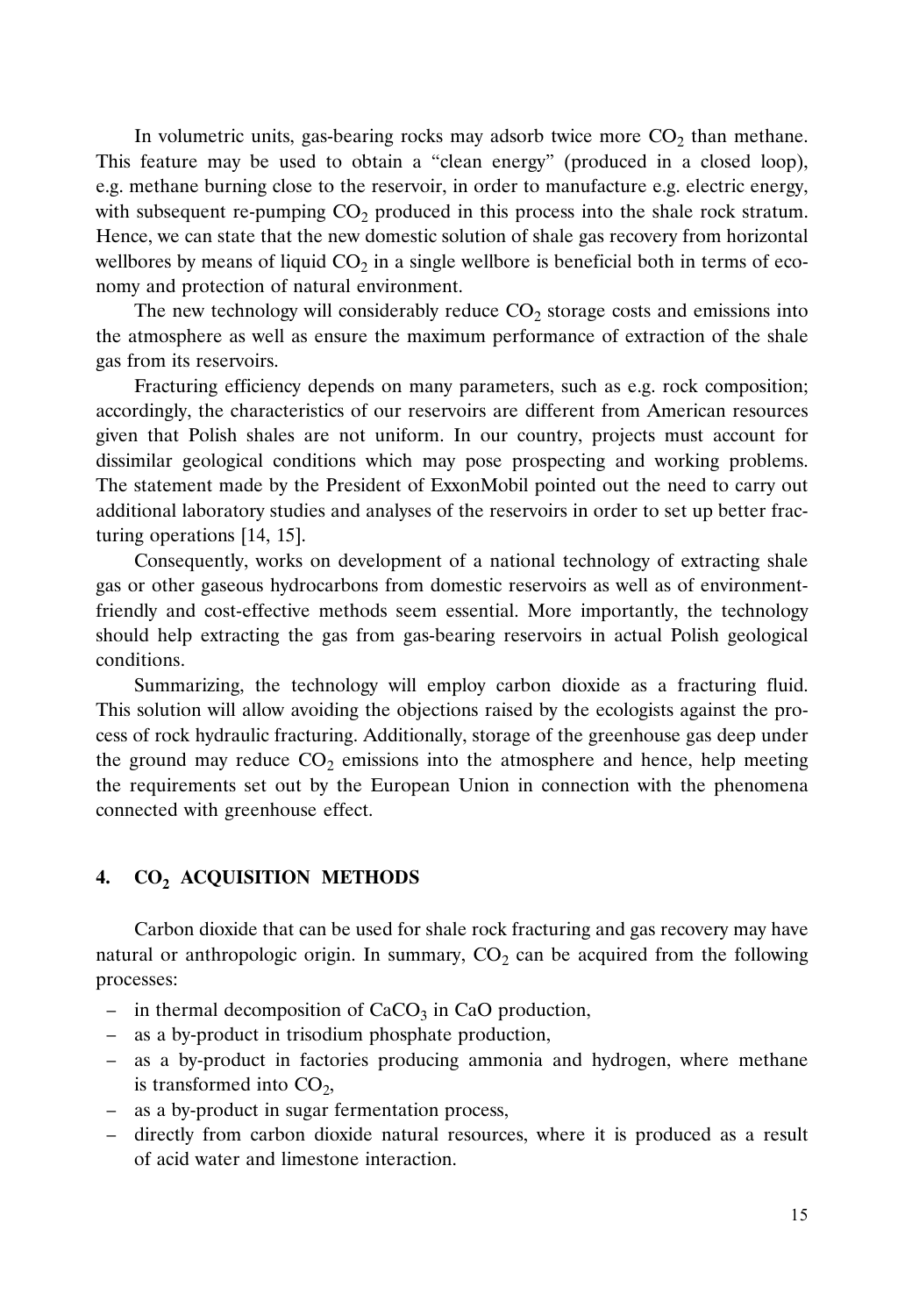There are no natural resources of  $CO<sub>2</sub>$  in Poland and carbon dioxide for fracturing purposes should be acquired from anthropological sources, it means that it has to be taken from the manufacturers that produce or emit this gas.

The methods of  $CO<sub>2</sub>$  acquisition mentioned above can be widen with technologies that use wastes to  $CO_2$  production. Also technologies of  $CO_2$  capture and storage from the out coming gases that are developed in existing power plants supplied with conventional fuel (e.g. coal, methane) should be mentioned. For example the biggest research center for carbon capture and storage (CCS) technology was built in Norway.

Carbon Capture is the process of capturing waste carbon dioxide  $(CO<sub>2</sub>)$  from large point sources, such as fossil fuel power plants. The CC technologies can be divided into three groups:

- $\sim$  CO<sub>2</sub> and waste gases from power plants emission separation with the use of special absorber and separation system (amine absorption).
- $CO<sub>2</sub>$  is captured from fuel before combustion in power plant. Gasified coal may be treated as such fuel and then be refined in the purpose of synthesis gas acquisition  $(H_2, CO/CO_2)$ .  $CO_2$  is captured from such a high-hydrogenous fuel before its combustion e.g. in gas turbine.
- Natural gas or coal is combusted in clean oxygen ("oxy-fuel"). It means that waste gases consist only of  $CO<sub>2</sub>$  and water steam, what allows to apply less complicated capture equipment. Although oxygen must be separated from air in highly energy absorbing separators.

Currently,  $CO<sub>2</sub>$  capture processes based on amine absorption are mature technologies and can be practically used in large scale installations. For example Norway government and StatoilHydro agreed to build the  $CO<sub>2</sub>$  installation based on amine sorption. The installation was designed to capture  $100\,000$  ton  $CO<sub>2</sub>$  per year. The currently developed project covers the commercial facility capturing  $CO<sub>2</sub>$  from power plant and refinery building in Bergen city [16]. The scheme of the installation is presented in Figure 1.

Considering the amount of acquired  $CO<sub>2</sub>$  in comparison to traditional methods of its acquisition, the best methods are those, which uses amine absorption coupled with  $CO<sub>2</sub>/CO$  separation from so called synthesis gas.

#### **CO2 acquired from this gas producers**

The main producers of  $CO<sub>2</sub>$  in Poland are ACP Włocławek, Zakłady Azotowe Puławy, Air Products. On the base of the offer from ACP company from 2014 the price of liquid cooled down to  $-31^{\circ}$ C temperature and in balanced pressure CO<sub>2</sub> is 300 zl/ton.

The production facilities which in example combust mine fuels and emit waste gases to atmosphere are  $CO<sub>2</sub>$  emitters. The nitrogenous fertilizers producers are the biggest emitters. Some of them, such as Zakłady Azotowe mentioned above, became  $CO<sub>2</sub>$  producers with the application of capture technologies.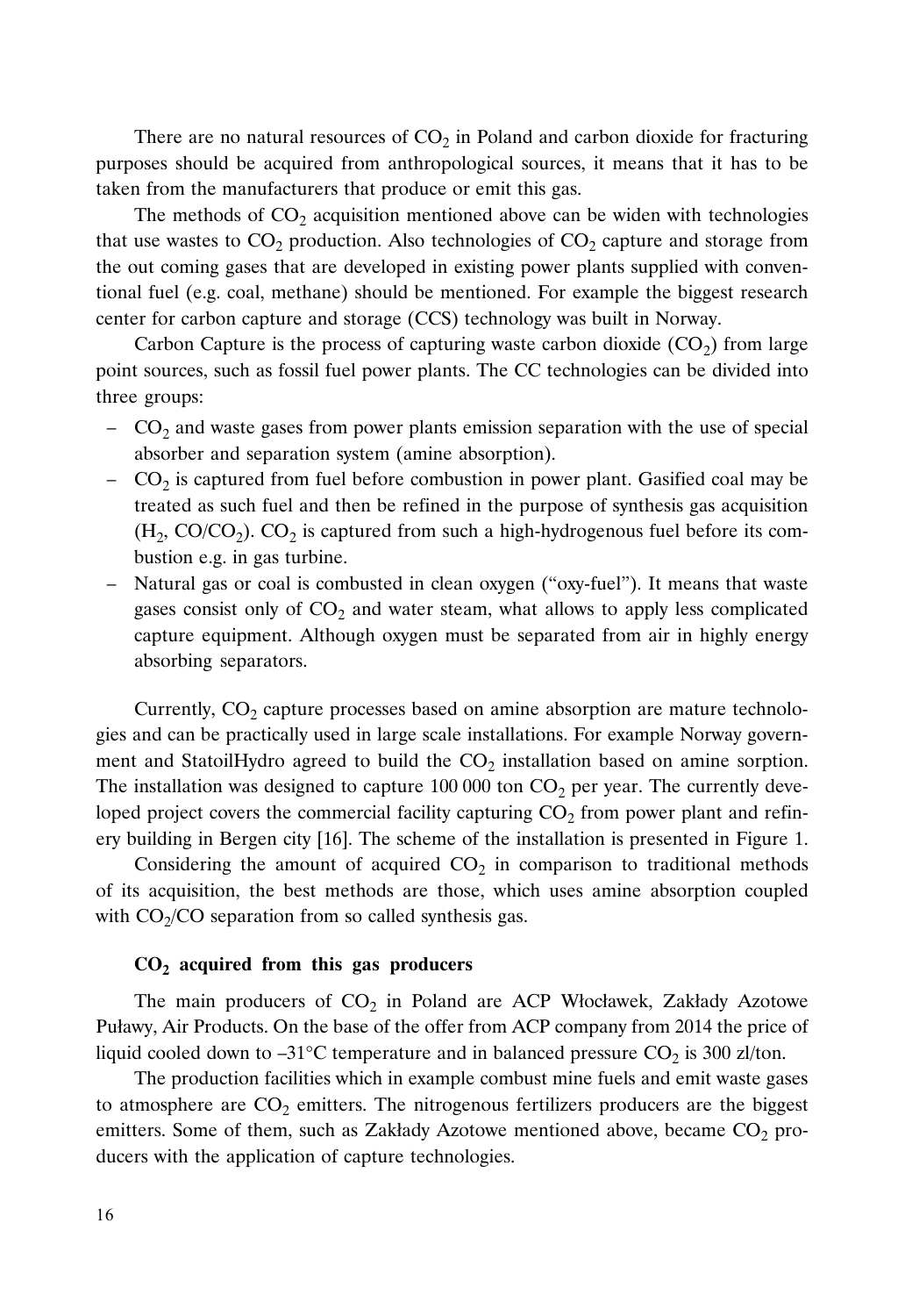

Fig. 1. Scheme of CO<sub>2</sub> capture installation developed in Norway [16]

## **CO2 acquired from exhaust gases separation**

In this area of  $CO<sub>2</sub>$  acquisition the innovative method developed by The Institute for Chemical Processing of Coal (ICHPW) in cooperation with TAURON group amine absorption demonstration utility is the most interesting idea. The installation was built in 2013 and tested in Łaziska power plant. It was developed within the project "Development of a technology for highly efficient zero-emission coal-fired power units integrated with  $CO<sub>2</sub>$  capture", which object was to demonstrate the post combustion process in pilot plant connected to coal-fired power plant. It was co-financed by National Research and Development Center.

The pilot amine-based  $CO<sub>2</sub>$  capture plant is able to capture 1 tone of  $CO<sub>2</sub>$  per day from real flue gases that contain different types of pollutants such as  $SO_x$ ,  $NO_x$  and other particles. The plant consists of flue gas pre-treatment unit (with deep desulfurization) and  $CO<sub>2</sub>$  capture unit – consisting of absorber and desorber columns. The pilot plant operates 24 h per day, 5 days per week. The conducted research in this installation allows for extended evaluation of chosen solvents (MEA -monoethanolamine), and the capture process efficiency. Over 500 h, 81 tests and more than 20 t of separated  $CO<sub>2</sub>$ were achieved during the operation in 2013. The unique design of the installation allowed for the evaluation of various process modifications such as split stream and heat recuperation.

The scheme of the amine absorption installation was presented in Figure 2.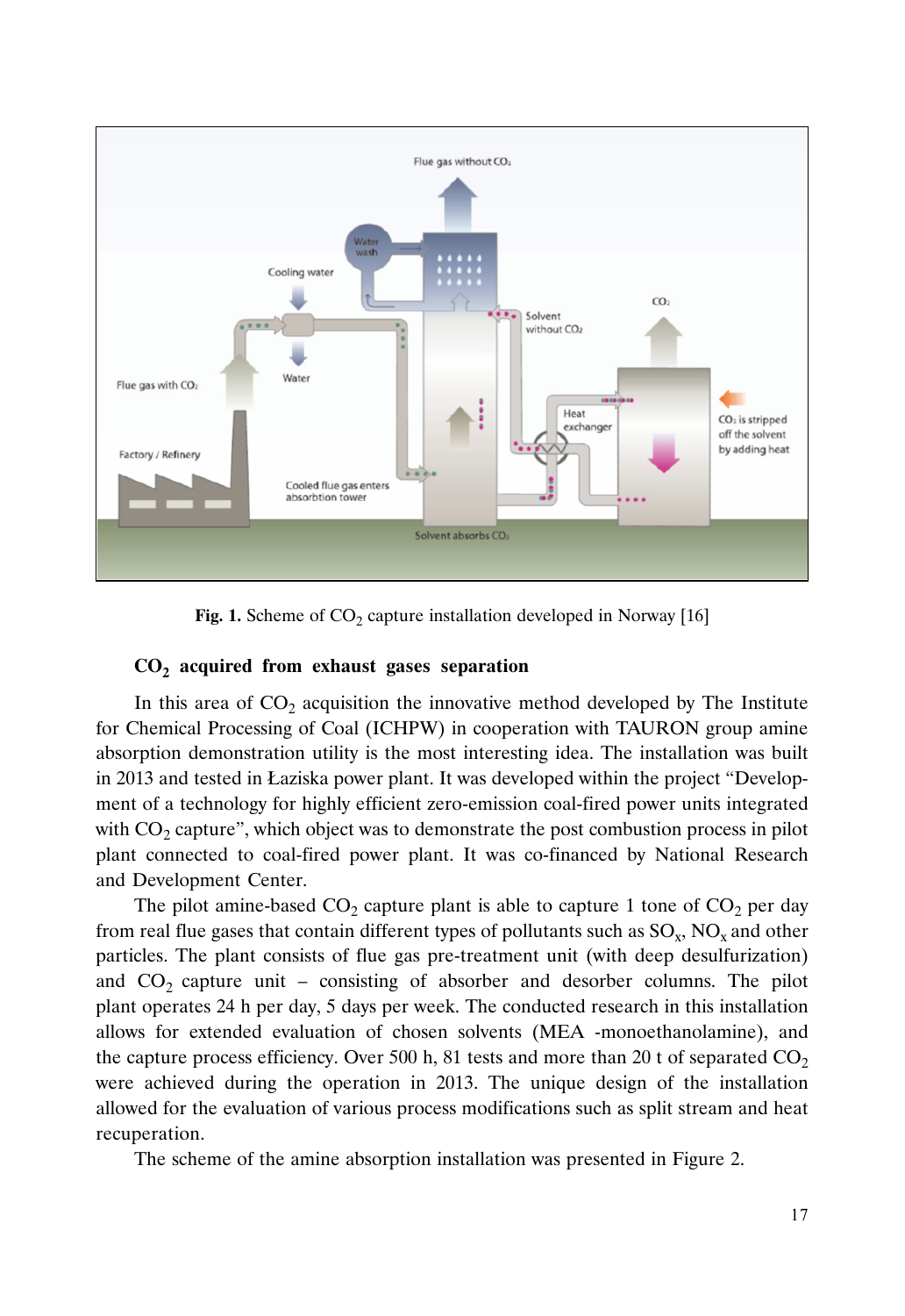

**Fig. 2.** The pilot plant connection diagram [17]

 $CO<sub>2</sub>$  captured in this installation can be successfully used in shale gas recovery process. It is said that it is twice cheaper than gas purchased from the producer. Coupling two Polish innovative technologies also is very interesting and good for Polish economy development.

# Plasma gasification technology for  $CO<sub>2</sub>$  acquisition

However, "Waste to energy" (Fig. 3) installations which use plasma gasification technology seem to be the best model to acquire  $CO<sub>2</sub>$ . Gasification is a process of organic and fossil compounds consisting of coal conversion into carbon oxide (37%), hydrogen (36%) and carbon dioxide (17%). The process is carried out by transformation those compounds in 700°C temperature, with no combustion, but withy controlled amount of oxygen and/or water steam presence in the special equipment called gasificator. The gas mixture, so called high energetic syngas, with large share of hydrogen is a result of gasification and can be used as a fuel.

Two methods applying gasification and plasma to waste transformation to syngas are known worldwide. First of them uses single device (some kind of gasificator equipped with plasma burners). Acquired syngas needs cleaning from solid particles with the use of special equipment.

Second method implements gasificator e.g. with fluidal bed and loaded with water steam mixed with oxygen, where organic material is gasified, and non-organic one is driven to further processing as dust. Acquired syngas is driven to the special device where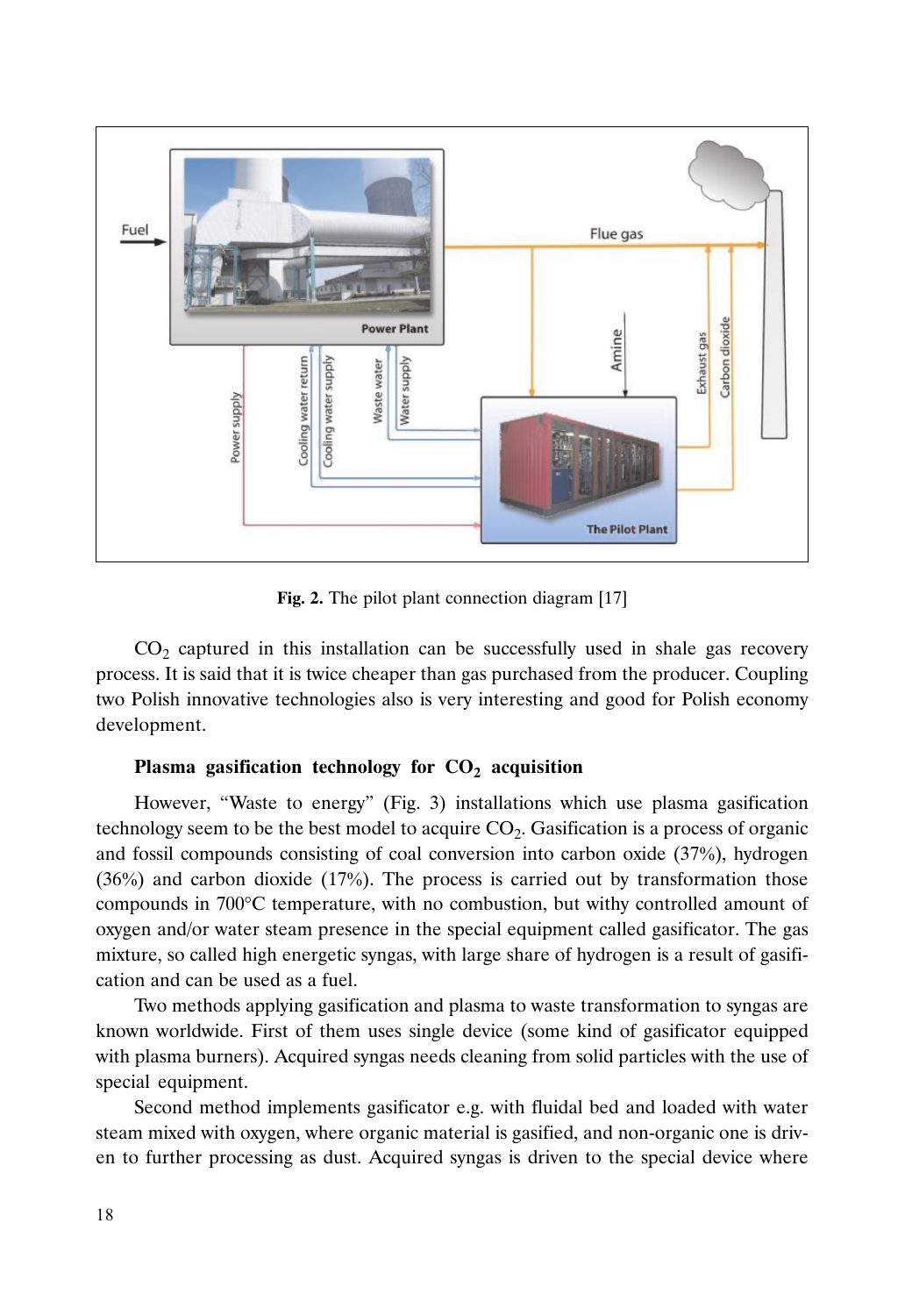plasma arc is generated and reacts with syngas and pollution particles in it. All pitchy substances and other substances are damaged and non-organic ones are vitrified. It is said that in this method plasma is used for destruction of dangerous substances.



**Fig. 3.** "Waste to energy" process idea

As it was mentioned the "waste to energy" based on plasma gasification technology for  $CO<sub>2</sub>$  acquisition implementation is the best business model for shale gas recovery method. Such business model has a lot of advantages, such as:

- fuel for energy production is cost free, even more: waste utilization is paid special fees,
- two methods of  $CO_2$  capture can be used from produced syngas or after its combustion (waste gasification technology),
- "waste to energy" based on plasma gasification technology allows to get clean syngas,
- nitrogen content is lower than in e.g. natural gas.

Data for installation of 90 000 ton of Refuse Derived Fuel (RDF) productivity using waste gasification with separated gasificator and plasma device for syngas cleaning was presented in Table 1.

Acquired clean syngas consists of only  $H_2$ , CO, CO<sub>2</sub>, CH<sub>4</sub>, N<sub>2</sub>. CO<sub>2</sub> can be captured with the use of special membranes e.g. after syngas combustion in internal combustion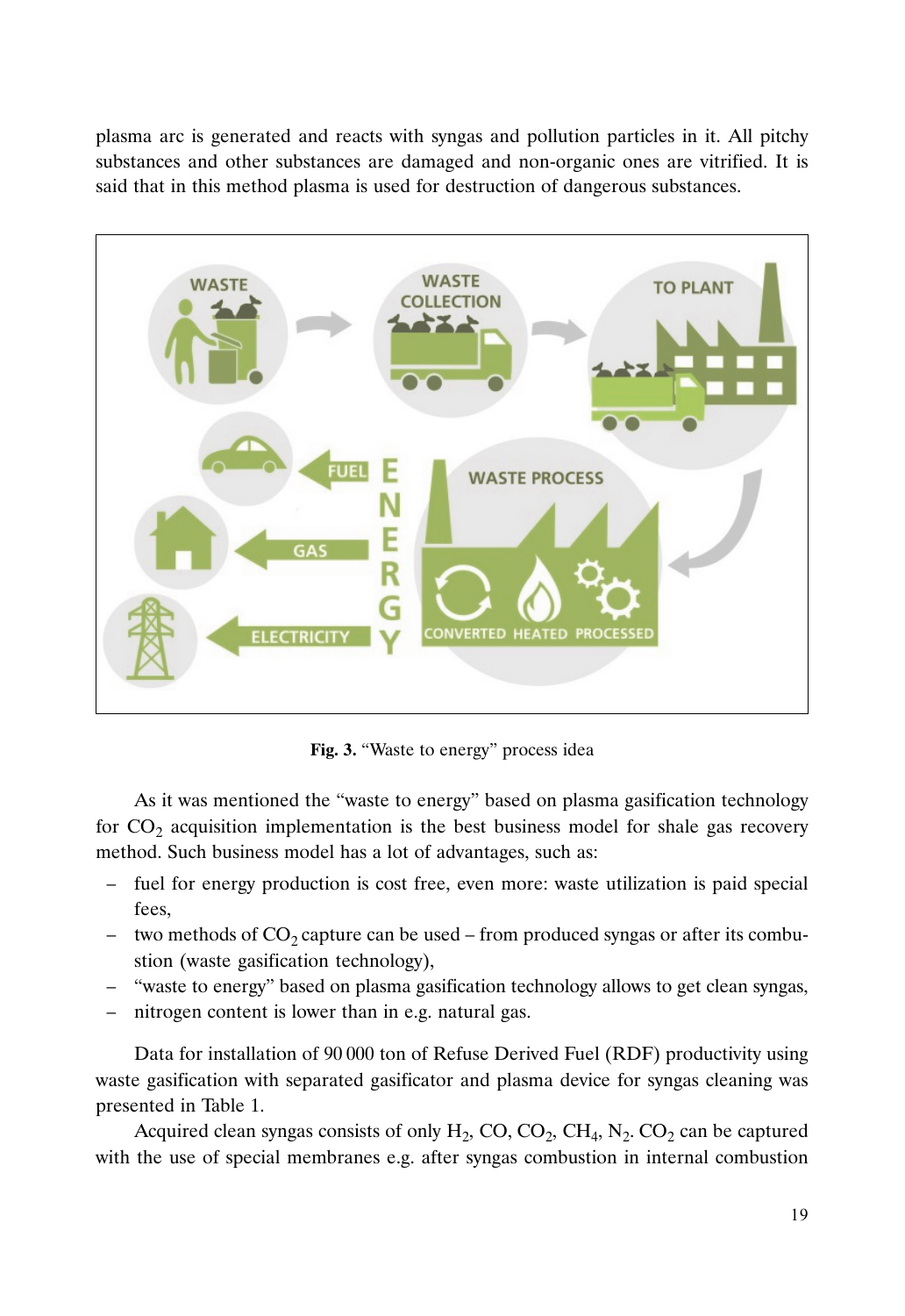engine. As it was shown in Table 1, we can get  $128\,000$  tone of  $CO<sub>2</sub>$ , and cost of it consists only of purchase and usage of special capture equipment (membranes, compressors, tanks, water separators, filters for nitrogen).

#### **Table 1**

| Input<br>$(MSW^*/RDF)$<br>[kta] | Syngas<br>amount<br>[kg/h] | Amount<br>of CO <sub>2</sub><br>before plasma<br>device<br>[kg/h] | Amount<br>of CO<br>before plasma<br>device<br>[kg/h] | Amount<br>of $CO2$<br>after syngas<br>combustion<br>[kg/h] | Year amount<br>of CO <sub>2</sub><br>to capture<br>when<br>8000 RDF<br>[ton] |
|---------------------------------|----------------------------|-------------------------------------------------------------------|------------------------------------------------------|------------------------------------------------------------|------------------------------------------------------------------------------|
| 150/90                          | 14 000                     | 5 300                                                             | 6 800                                                | 16 000                                                     | 128 000                                                                      |

Data for installation of 90 000 ton of Refuse Derived Fuel (RDF) productivity using waste gasification with separated gasificator and plasma device for syngas cleaning

\*MSW – Municipal Solid Waste

It must be also mentioned, that "waste to energy" based on plasma gasification technology is characterized with larger productivity in comparison to traditional methods, like waste incinerators with grill heart, and allows to utilize dangerous waste (solid, gaseous and liquid ones). It is caused especially by special plasma property – high temperature from 5000 to 10 000°C and very strong UV radiation. Those factors cause destruction of connections between particles. Organic substances are gasified and nonorganic ones are vitrified to so called slag, which is like marble rock.

Waste utilization with the use of plasma technologies allows to get economically effective solution for waste economy problems in accordance to new rules for waste- -yards and emission, together with natural resources protection.

Examples of wastes that can be processed with this technology are as follows:

- materials with asbestos content,
- solid organic contamination with polychlorinated biphenyl, contaminated soil,
- thermal treatment remains, also from Air Pollution Control systems,
- used linings from stoves producing aluminum, which contain cyanides and fluorides that with water gives poisoned gases,
- chemical and biological military agents,
- nuclear wastes (stabilization by virtification).

# **5. CONCLUSIONS**

Different methods of  $CO<sub>2</sub>$  acquisition were presented in the paper. Large amount of  $CO<sub>2</sub>$  (comparable to amount of water used during hydraulic fracturing) will be used in shale gas recovery method, currently developed in Military University, for rock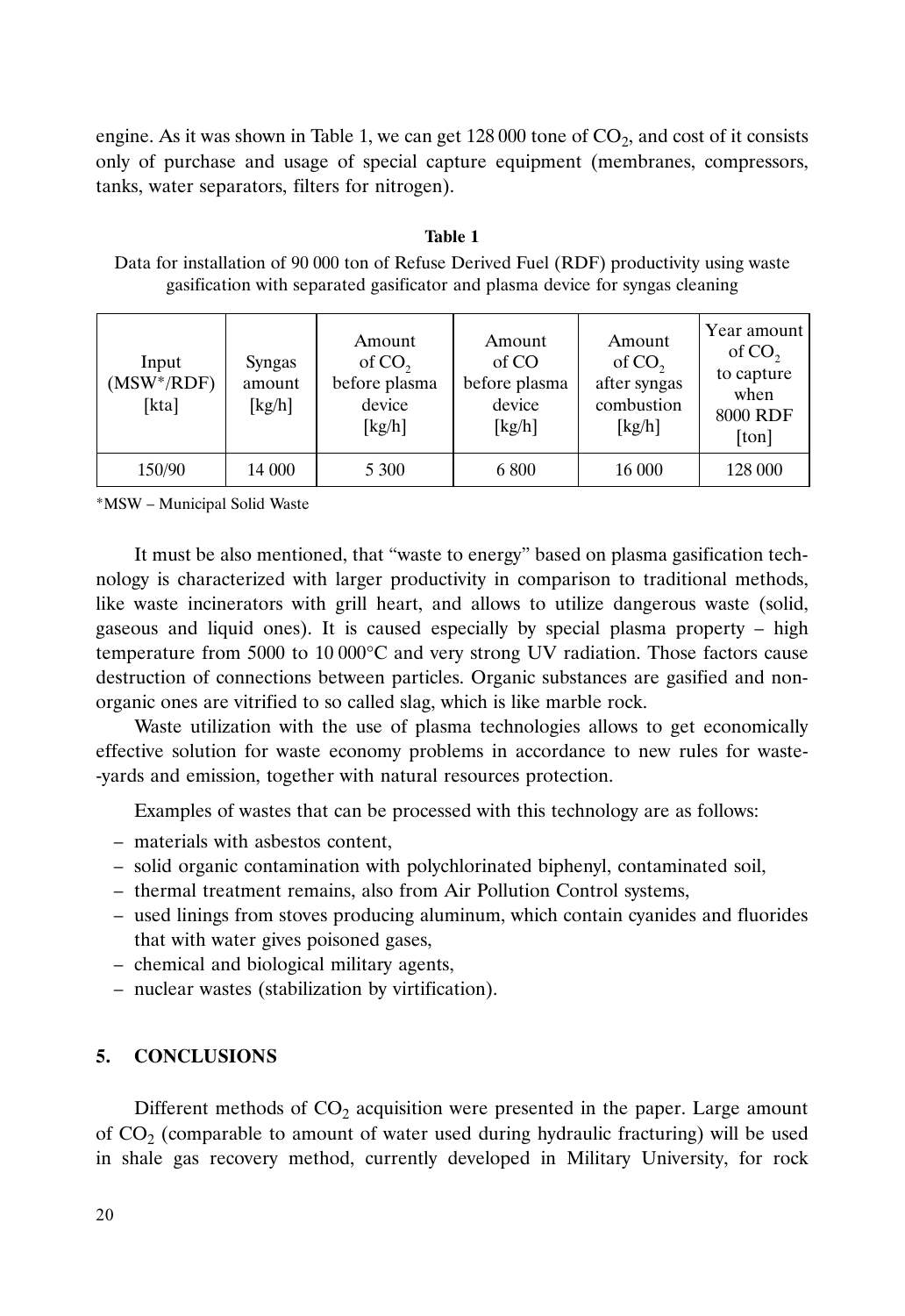fracturing and methane gaining. The price of  $CO<sub>2</sub>$  is one of the most important factors influencing economical effectiveness of the method.

Summarizing, acquiring cheap (almost costless) carbon dioxide from "waste to energy: installations is the best solution for gaining the highest economical effectiveness of shale gas recovery.

Till now, there is no such installation in Poland. But as it is known Polish company ORLEN finalizes specification document for the plasma plant, which is planned to be built in Płock. The productivity of this installation will be 150 tone of wastes per year coupled with syngas production.

# **REFERENCES**

- [1] Kalantari-Dahaghi A.: *Numerical Simulation and Modelling of Enhanced Gas Recovery and CO2 Sequestration in Shake Gas Reservoirs: A Feasibility Study*. Society of Petroleum Engineers, 2010.
- [2] Reznik A., Singh P.K., Foley W.L.: *An analysis of the effect of carbon dioxide injection on the recovery of in-situ methane from bituminous coal: An experimental simulation.* Society of Petroleum Engineers/U.S. Department of Energy 10822, 1982.
- [3] Eseme E., Urai J.L. et al.: *Review of Mechanical Properties of Oil Shales*. Oil Shale, 24, 2, 2007, pp. 159–174.
- [4] Lemmon E., Huber M., McLinden M.: *REFPROP User's Guide Version 8.0*. National Institute of Standards and Technology, Colorado 2007.
- [5] Liao S., Brunner F., Mattar L.: *Impact of ignoring CO<sub>2</sub> injection volumes on postfrac PTA*. Paper presented at Canadian International Petroleum Conference, Pet. Soc. of Can., Calgary, Alberta, Canada, 2009.
- [6] Brown D.W.:  $A$  hot dry rock geothermal energy concept utilizing supercritical  $CO<sub>2</sub>$ *instead of water*. Paper presented at 25th Workshop on Geothermal Reservoir Engineering, Stanford Univ., Stanford, Calif, 2000.
- [7] Xue Z., Tanase D., Watanabe J.: *Estimation of CO<sub>2</sub> saturation from time-lapse CO<sub>2</sub> well logging in an onshore aquifer.* Nagaoka, Japan, Explor. Geophys., 37, 2009, pp. 19–29.
- [8] Tsuyoshi I. et al.: *Acoustic emission monitoring of hydraulic fracturing laboratory experiment with supercritical and liquid CO<sub>2</sub>*, Geophysical Research Letters, 39, 16, 2012.
- [9] Ishida T. et al.: *Influence of fluid viscosity on the hydraulic fracturing mechanism*, Journal of Energy Resources. Technology, 126, 2004, pp. 190–200.
- [10] Reeves S.: Geological Sequestration of CO<sub>2</sub> in Deep, Unmineable Coalbeds: An Inte*grated Research and Commerical-Scale Field Demonstration Project*. SPE Annual Technical Conference and Exhibition, 30 September–3 October 2001, New Orleans, Louisiana.